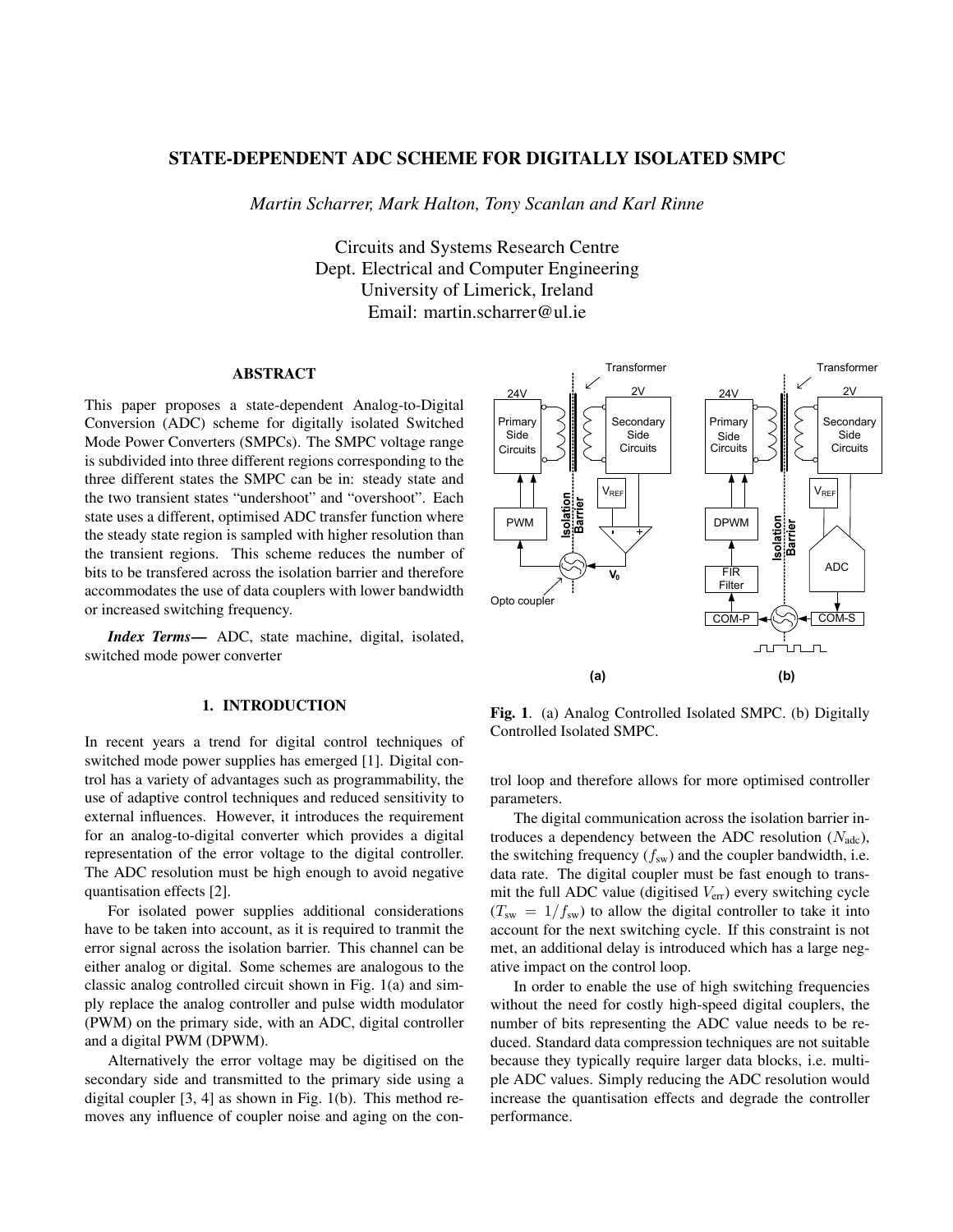### 2. PROPOSED ADC SCHEME

This paper proposes a state-dependent ADC scheme for an isolated SMPC which reduces the number of bits required to be transmitted from secondary to primary side, while allowing a higher effective ADC resolution to be achieved.

### 2.1. Principle of Operation

The scheme subdivides the SMPC voltage range into three different regions corresponding to the three different states the SMPC can be in: steady state and the two transient states "undershoot" and "overshoot" (Fig. 2). For each state a different optimised ADC transfer function is applied (Fig. 3). In the steady state, the selected ADC transfer function has a fine resolution ( $N<sub>enc</sub>$ -bit) in a voltage range around the nominal voltage. This voltage range is defined by the limits  $V_{\text{low}}$  and  $V_{\text{high}}$ . These are approximately  $\pm 100 \,\text{mV}$  in a typical SMPC. A fine resolution is necessary in this state to allow for stable loop behaviour. In the two transient states the corresponding ADC transfer functions map the same number of bits  $(N_{\text{enc}}$ bit) to the appropriate voltage range below or above the steady state voltage range. Because these voltage ranges are larger the resulting resolution is now lower. This is sufficient during the transient states where fine control is not critical. The controller therefore needs to interpret the encoded ADC values in relation to the current state. The state machine shown in Fig. 4 is used to track the current state and to select the appropriate transfer function. The current state is changed whenever the last measured ADC value reaches either the minimum or maximum value.

### 2.2. Further Optimisations

The above basic setup has the drawback that during state changes the loop controller only receives the information that the value has left the current section and has to wait to receive



Fig. 2. SMPC operating regions.



Fig. 3. State-Dependent ADC Transfer Function(s).



Fig. 4. ADC State Machine.

the next ADC value to obtain a more accurate value from the new transfer function. To minimise this non-linear behavior, the three transfer functions can also overlap. The steady state transfer function can additionally span each of the two transient operating regions with two coarse steps while still having fine steps inside the steady state voltage range. This allows the controller to immediately determine if the voltage has left the steady state by a large or small step. The next ADC value will be converted with the transient transfer function, providing a more accurate transient value. The transient transfer functions can in turn partially overlap with the steady state voltage range. This improves the controller accuracy when the value returns to the steady state operating region.

To avoid a noise peak triggering a state change, the ADC state machine can be extended to include two subsequent MAX or MIN values to change the encoding. This can be achieved using a 1-bit "counter" in the next-state logic or by including intermediate states between the three main states. These new states have the same output value, e.g. encoding, as the corresponding main states. If their entry condition (either MIN or MAX) remains fixed they proceed to the next state or otherwise return to the last state.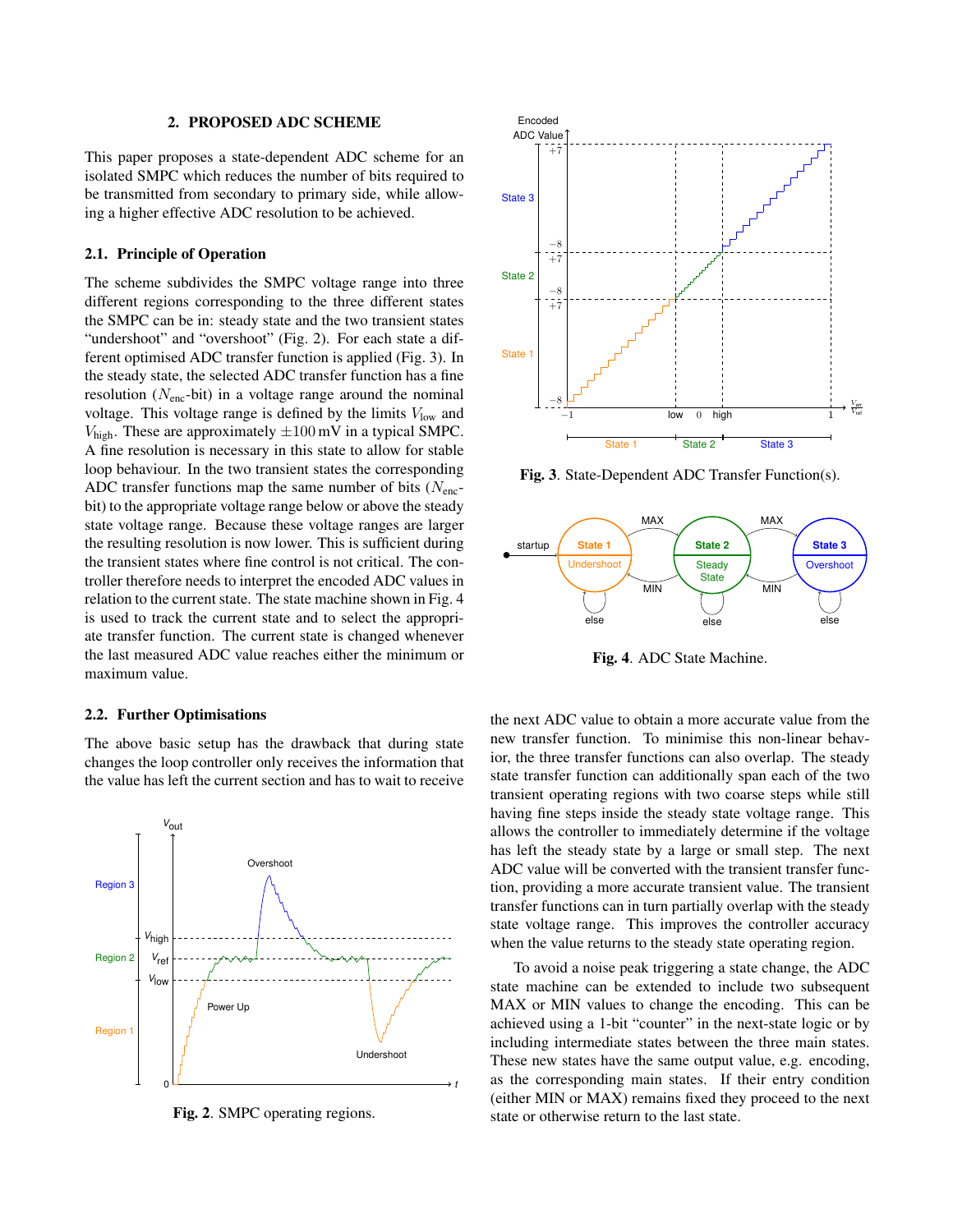### 2.3. Implementation

The scheme can be implemented in two ways dependent on the chosen ADC architecture. If a standard linear full-range ADC ( $N_{\text{adc}}$ -bit) is used, its output value must be fed into an state-depending encoder. After transferring the encoded value  $(N<sub>enc</sub>-bit)$  to the primary side a matching decoder maps it to a linear axis and provides it to the digital controller. This implementation is very favorable for rapid prototyping and testing. Fig. 5 shows the schematic of a SMPC circuit using this implementation. Alternatively an ADC can be designed with the state-dependent transfer function(s), making the encoder redundant. The fact that the power consumption of an ADC of this type is lower than that of a full-range ADC makes this implementation suitable for low power SMPC applications.

For this work an off-the-shelf 8-bit semi-flash ADC was used [5]. The value is encoded in the following way: In states 1 and 3 only the bits 6 to 3 are sent, while the MSB (7) is constant during one state and the three LSBs (2-0) are dropped. This results in the coarse steps shown in Fig. 3, except that one step overlaps with the corresponding side of the steadystate region as explained in section 2.2. During state 2 only the four LSBs are sent, giving the scheme the same fine resolution as 8-bit. The MSBs only hold the extended sign bit information in this case. The encoder must also watch for overrun conditions when the 8-bit value leaves the range of the current state and saturate the output value. In states 1 and 3 this is detectable by MSB alone. In state 2 the value is in range as long the bits 6-3 are identical and inverted to bit 7. Decoding back to 8-bit is done by substituting the dropped and implied bits accordantly.

The following code shows the Verilog implementation of both coders. (Note: The ADC provides an unsigned output value, where 8'b1000\_0000 corresponds to  $V_{\text{out}} = V_{\text{ref}}$ , i.e.  $V_{\text{err}} = 0.$ )

#### Encoder

```
case (state):
  1: out[3:0] = in[7] ? 4'b0111 : {'in[6], in[5:3]};2: case (in[7:3]):
      5'b10000: out[3:0] = in[3:0];
      5'b01111: out[3:0] = in[3:0];
      default : out[3:0] = {˜in[7],{3{in[7]}}};
     endcase
 3: out[3:0] = in[7] ? {˜in[6],in[5:3]} : 4'b1000;
endcase
```
### Decoder

case (state): 1:  $out[7:0] = {1'b0, 'in[3], in[2:0], 3'b000};$ 2:  $out[7:0] = {^{\sim}in[3], {3,in[3]}}; in[3:0]};$ 3:  $out[7:0] = {1'b1, 'in[3], in[2:0], 3'b111};$ endcase

# 3. EXPERIMENTAL VERIFICATION

The setup shown in Fig. 6, built from one custom SMPC board and two FPGA boards, was used to implement a digital



Fig. 5. SMPC with proposed ADC scheme.



Fig. 6. Experimental Verification Platform. (top) SMPC board incl. dedicated ADC and data couplers. (bottom right) FPGA board implementing the encoder. (bottom left) FPGA board implementing the decoder, digital controller, DPWM.

controlled isolated SMPC with the proposed ADC scheme to verify the functionality and overall system stability. The implementation includes the intermediate states described in section 2.2. The error voltage is first digitised on the secondary side using the 8-bit ADC with  $f_{\text{sample}} = f_{\text{sw}} =$  $250$  kHz,  $V_{\text{range}} = 0.4$  V,  $V_{\text{LSB}} = 15.6$  mV. Its output word is fed to the secondary-side FPGA which applies the ADC encoding shown. The encoded  $V_{\text{err}}$  representation is then sent using to the primary-side FPGA using a digital coupler. The received data is decoded by the FPGA on the primary-side. This FPGA also implements the digital controller and the DPWM [6].

For comparison the load step response of the SMPC has been measured using full 8-bit, 4-bit and the proposed 4-